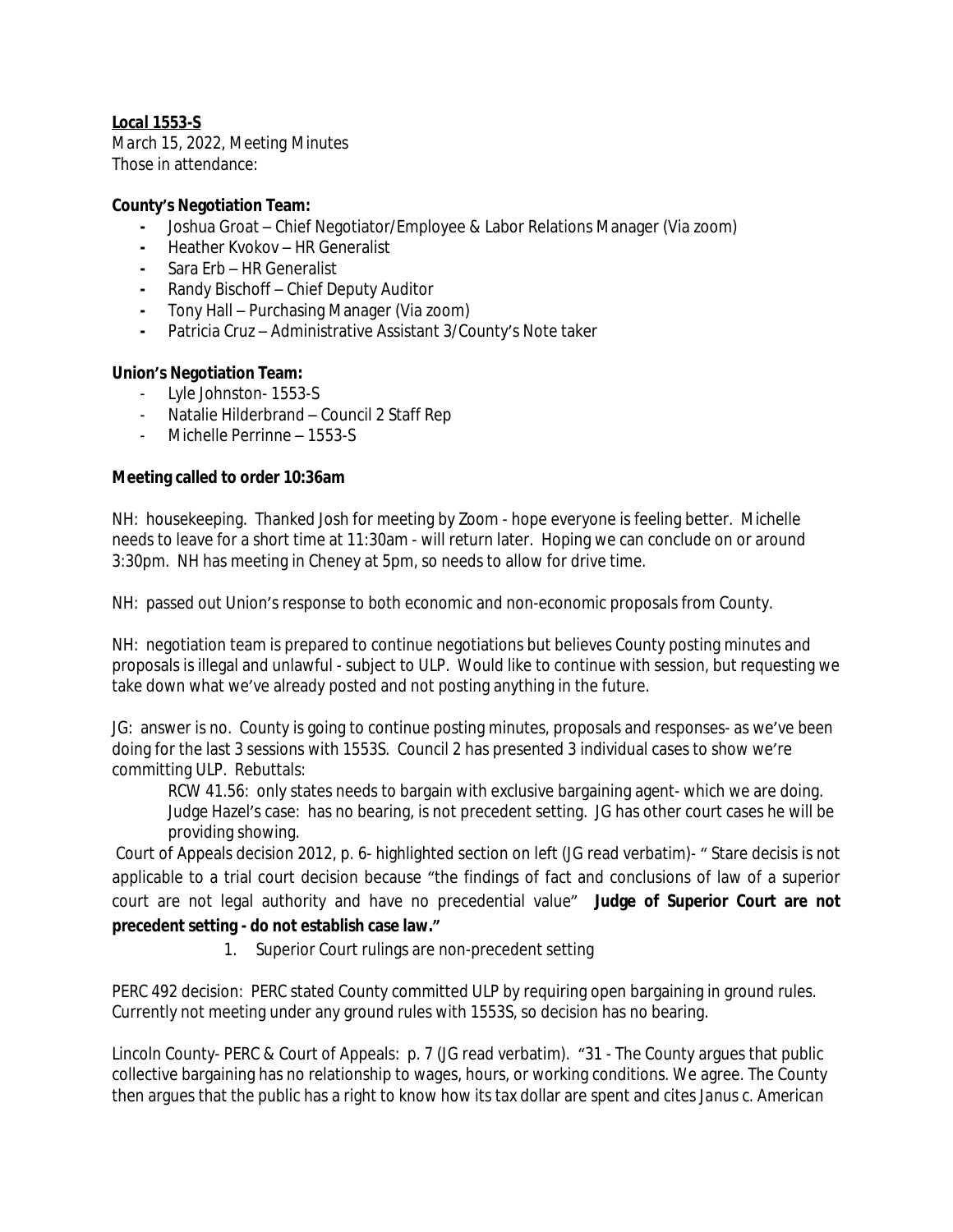*Federation of State, County, and Municipal Employees, Council 31*, --- U.S ---, 138 S. Ct. 2448, 2474, 201 L . Ed. 2d 924 (2018). We certainly agree with this principle and note that the County has the ability to keep the public informed of how its tax dollars are spent.<sup>4</sup>"

JG: I am also going to refer to footnote #4. Page 10, Footnote #4, "For instance, the County can begin in open session by explaining to the public its current budgetary issues and what topics it anticipates will be discussed during collective bargaining. After each bargaining session, the County can provide the public regular updates of what topics were discussed and the progress of negotiations. Once negotiations have concluded, the County can inform the public how each of the issues was decided and how these issues impact its budget."

County has right to keep public informed on how tax dollars are being spend. County can provide regular updates, etc.

JG: still Council 2's stance to continue to bargain, or how to proceed?

NH: want to get deal for their group, so will continue to bargain. Have filed a lawsuit on issue and may proceed with ULP. Don't feel County's practice is lawful, but here to get a deal for members. County is making bargaining team feel uncomfortable. Has a chilling effect… bargaining team isn't sure how will be represented in minutes- may be misquoted, etc. Interferes with bargaining team's ability to bargain. Council 2 believes it's a violation, don't think County is bargaining in good faith, prior ULP ruling by PERC- all point to violation. Will continue to negotiate, however. Self-serving. County's attempt to continue following open meetings resolution. County still trying to unlawfully follow. Lost a lot of time due to County's actions in 2021- not fair to members. Ready and willing to proceed.

JG: going to continue posting minutes and proposals. Gave Council 2 opportunity to have input – Council 2 opted not to agree to anything in ground rules.

NH: 1553S responses to proposals

**Non-economic Proposals**

## **Proposal #2 – Union Security**

5.1- 5.6: do not agree with edits – reject 5.6: agree to TA joint collaborative edits 5.7: reject proposed edits

## **Proposal #3 Union Activities/Functions/Business**

7.1: TA at 15 minutes 7.2.2: TA with join collaborative edits 7.37.3. With all add propose without pay – we reject that.

Natalie read their response: However, the Union offers a counter proposal to the County. If the County will keep the language that these ten working days are "with" pay, Local 1553-S will agree to delete the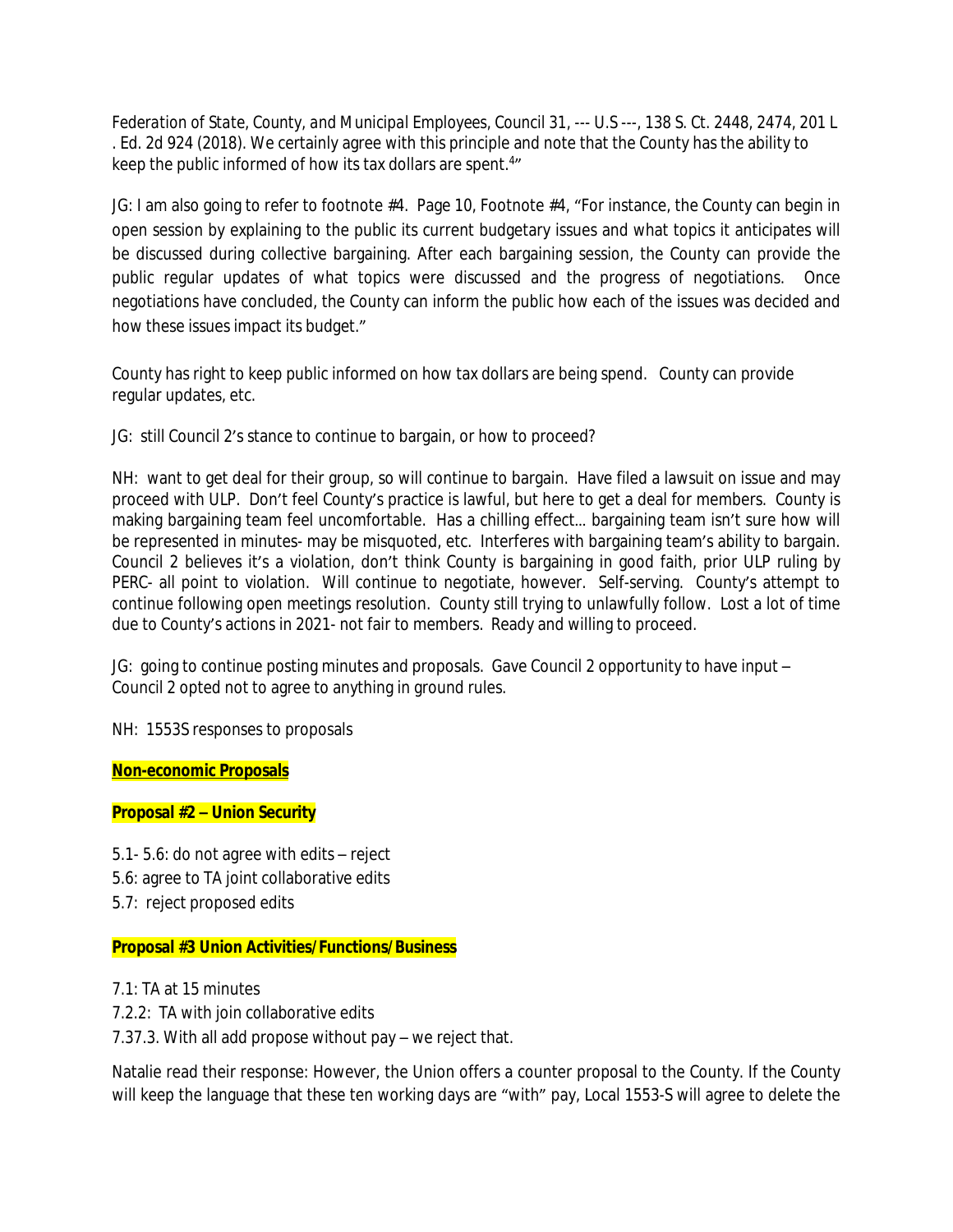last sentence (annual carry over language) in 7.3 as proposed by the County. If agree 10 day pays, we agree with the language

7.3.1: TA 3/1/22

## **Proposal #4 PTO**

Natalie read their response: Since the County stated during our 03/01/22 bargaining sessions that they do not intent to negotiate (with all of the various Unions) the impacts of their County policies and said instead they only want to inform and answer any questions we might have in regards to their policies, Local 1553-S rejects the County's 9.8.2 – 9.8.3 proposal. Why? Because the County has an obligation to negotiate the impact of their policies especially when they effect our members already negotiated contractual benefits.

NH: Therefore, union rejects proposed changes. "Just trust us". Employees do not trust County. Want predictable parameters- don't feel comfortable signing that away. Knows these are the bells and whistles we get- don't want to hand County a blank check.

9.9: hinky when someone promotes mid-month. Convert to PTO the first of the month following the employee's promotion. We talk about that before. If its not 1<sup>st</sup> or 16<sup>th</sup> we like to propose the next month falling the promotion. We think will be a clean application. The conversion will not happen. Cleaner approach than trying to figure out prorating, etc. This would be a cleaner process. Employee stays on old plan until first of month following promo.

NH: Are you open to negotiate?

## **Proposal #6 Hours of Work**

12.1.3: TA 12.1.3.2: TA

12.1.3.3: TA

12.1.3.4: Union rejects. Union believes effects of schedule need to be negotiated- negotiate impact. 12.2: Union rejects. Once again, union should have ability to negotiate since impacting members. Not everyone is eligible for alternate work hours. 3 legged stool- needs to stay that way. 12.3: union rejects.

## **Proposal #7 Leaves of Absence**

 $13.3.2 \cdot TA$ 

13.3.3- essential employees should be the same cookie if County opts to pay employees for an emergency closure. Question defined work week. And Natalie read their responses: If the County should opt to pay employees for the emergency closure, essential personnel will be given alternative time off to be used within 60 calendar days in lieu of the emergency County closure pay received by non-essential employees.

 NH: How will this be handled with FLSA exempt classifications? Doesn't it fly south of County's proposal? 1553S not waiving in FLSA exempt- want all positions treated as non-exempt.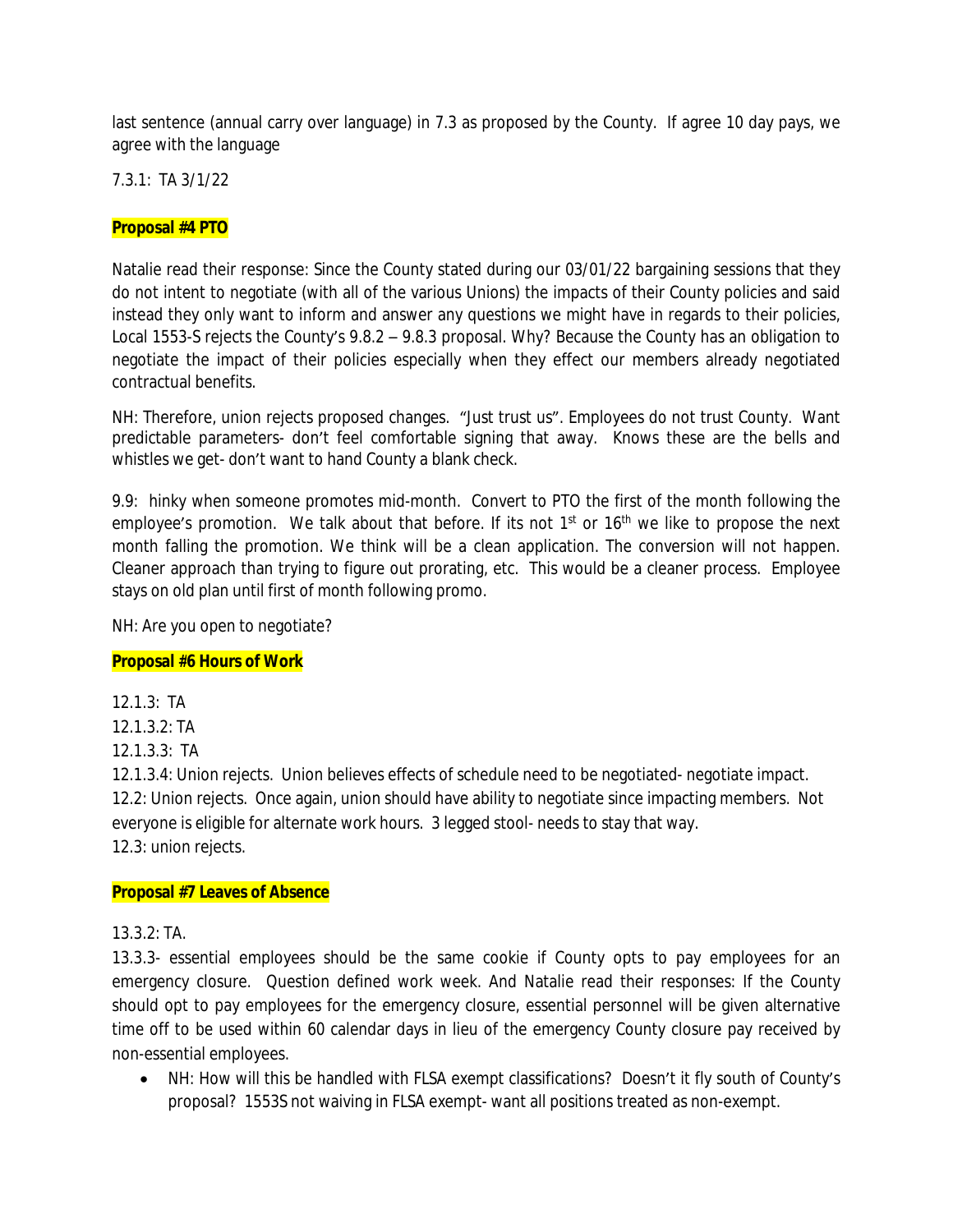- JG: why should employees get additional time off (essential)?
- NH: if others are being sent home and getting paid- (getting paid for not working)- essential employees should have same benefit. Past practice is to grant essential employees additional time off.
- NH: also questioned how FLSA exempt pay could be reduced for a week

## **Proposal #8 Classification/Reclassification**

14.1.3: 15 working days notice (used same measuring stick throughout proposals). Thinks it could be word-smithed (proposed edits). Nataly read what they add: If the County creates a new classification or makes updates to a classification specification, the County will provide the Union fifteen working days notice prior to the implementation of the new or revised specification. The Union will have 15 working days from receipt of the notice and copy of the new and/or revised classification to negotiate the impact of the changes to the existing classification and/or impacted employees.

14.2: union rejects elimination in totality. Reclasses have value- open to changes in verbiage, but not in eliminating altogether.

14.3: union proposes 15 working days & that County will share analysis and/or wage study data.

14.4: union rejects. Believes language is needed.

14.5: union rejects. There is value in showing employees how hourly wage is calculated. County proposed language in 14.5.2. Keep 14.5.1 as written, but revise 14.5.2. And read "The above formula is used to calculate the Standard Hourly rate for determining overtime pay, comp. time pay, CAT/VEBA leave payout and PTO leave payout".

14.6- union counter. Heard that County intends to keep 13-step salary range. With that said, 14.6.1 advanced step not to exceed step 9.

- $\bullet$  JG: why 9?
- NH: willing to go up to step 9 (basically step 5 out of 7-step system). More than fair.
- JG: what if someone has 20 years of experience? Why should we be limited?
- NH: Hire up to step 9. If step 10 or above, needs to be by mutual agreement. Also proposing 14.6.3 re: leapfrogging. If it does leapfrog, HR will immediately reevaluate person leapfrogged. A lot of people have worked their way up- CBA language has limited what they receive when they promote. Don't have the same type of consideration available to new hires. Union understands need… want to bring good people on board, but don't want current members to get lost in the shuffle. Want fair treatment of employees already here.
- JG: 14.6.3-what if step placement at step 9, surpasses existing member… if County looks at employee who is leapfrogged but makes decision no change is warranted. What then?
- NH: file a grievance

(discussion about leapfrogging and what constitutes a leapfrog- how experience factors in)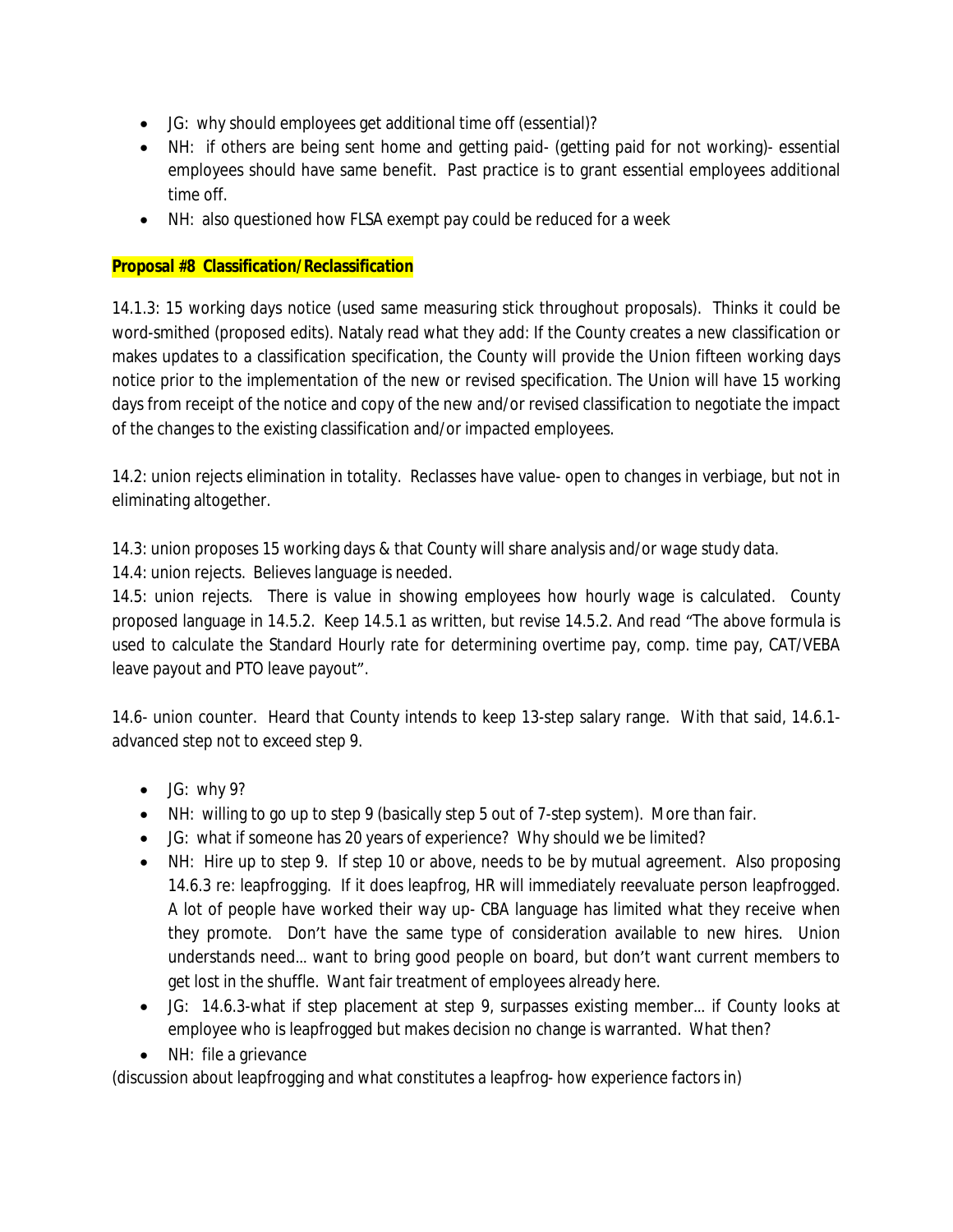NH: new section for current employees being adjusted. Same application of step increasetreated the same as a new hire (1<sup>st</sup> step at 6 months, then annually thereafter)

14.7: Clear that increase is at least 5%, then 6 months a step. Then annually thereafter. County talked about competitive vs. non-competitive. Does County have an example of non-competitive?

- JG: no- foresee all positions being filled through competitive recruitments.
- NH: supports why we need reclassification language-
- JG: want to move away from reclassifications. Higher level position should be posted- not just automatically reclassify an employee.
- NH: not always so cut & dry. Positions morph into something different due to change in laws, etc. Person is doing the work because it needs to get done- that's the purpose of reclassification. But County is saying they'd write new class spec?
- JG: yes, and would be posted.

14.8: Pay rate upon reclassification- union proposed change in language "or job classification" "10% increase" and " Subsequent step increase shall be at 12 month intervals until the top step is achieved".

- 14.8. 2 : We believe also that has to be add paying and and or job classification.
- 14.10.1: Step increase at 6 months upon demotion

# 14.10.3: Remove "or bidding"-no longer applicable

14.12: Add language "In the addition to the provisions of 14.7 pay rate upon promotion, 14.8 pay rate upon reclassification and 14.9 pay rate upon wage/range adjustments".

# Proposal #9 Seniority

We do not agree, we are rejecting

## **Proposal #11 Grievance procedure**

18.1 – 18.3.3: Union had previously agreed on 02/15/22 18.6: union rejects the liability limiting to 45 days

## **Proposal #12 Promotions/Vacancies/Reassignments/Lateral Transfers/New Openings/Demotions/Review (Probationary) Period**

Union attempted to word smith. Added sections for new hire probation and promotion new hire. New hire probation contains language regarding promoting during new hire probation.

19.2.2: can revert w/in 30 calendars days (or up to 60, if still unfilled). If employees want to take chance on promoting, they have 30 days to try position out- guaranteed to get old position back. If goes beyond 30 days, take chance

- HK: applicable to reverting to base unit position?
- NH: yes- wherever they came from. Want to encourage employees to promote.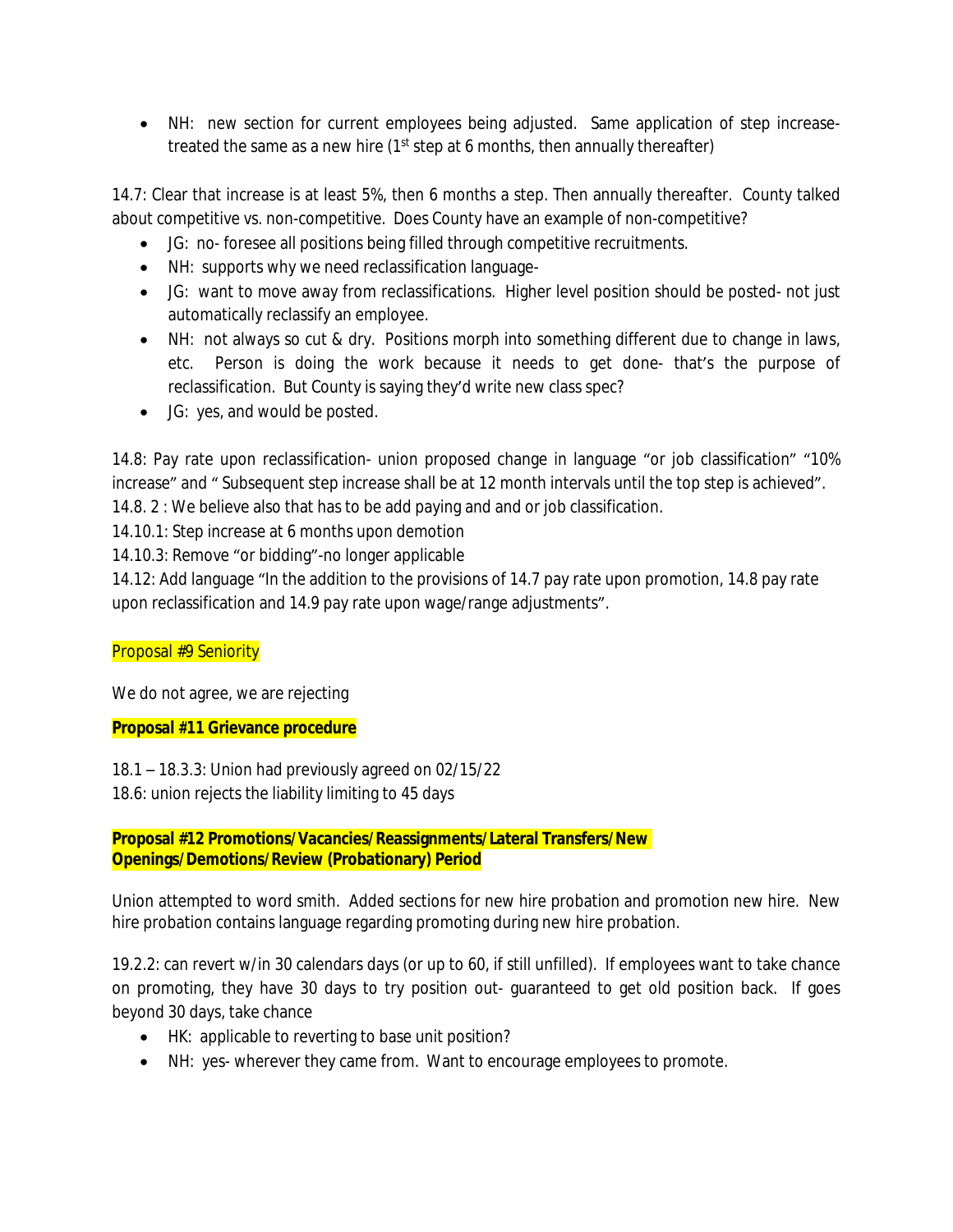19.3: Lateral transfers- have 60 calendar days to kick back if prior position is still unfilled. For lateral or promotion, may revert in first 30 days.

- NH: Civil service has some classifications with 1 year probation- do we need to specify?
- JG: provide us with examples?
- LJ: Forensic Unit Supervisors have 1 year probation for both new hires and promotion
- NH: who is going to reach out to Ashley?
- JG: we will look at it.

19.4: union rejects. Believes it's a useful tool.

# **Proposal #13 General Conditions**

21.1: Union proposes 15 working days from receipt of the work rule and/or department policy to request to negotiate the impacts of this departmental work rule or policy.

21.2 - 21.3: TA today

21.4: Previous TA to delete dress code

21.7: Elephant in room is the Assessor's Office. Believe it's an economic proposal. Huge financial impact to Assessor's Office members to do away with monthly per diem and move to business mileage.

21.9: union rejects getting rid of reasonable suspicion. Policies need to be negotiated with union. 21.9: TA

## **Proposal #14 Lockouts and strikes**

Union rejects as written.

## **Proposal #20 Appendix – Normal (lag) Pay system**

Lag pay. Proposal needs additional clarification from County- needs to be worked on. Union needs more info before being able to respond.

## **Economic responses:**

## **Proposal #1 Holidays**

8.1: TA 8.2: Union proposes adding "state" 8.3.3: TA today

## **Proposal #2 PTO**

Union rejects eliminating PTO language. Members want parameters- not comfortable leaving it to trust the County.

p. 16- union doesn't have copy of current PTO Policy- couldn't figure out where differences were. Union requests copy of current County policy. May be able to get agreement. But needs to see current policy.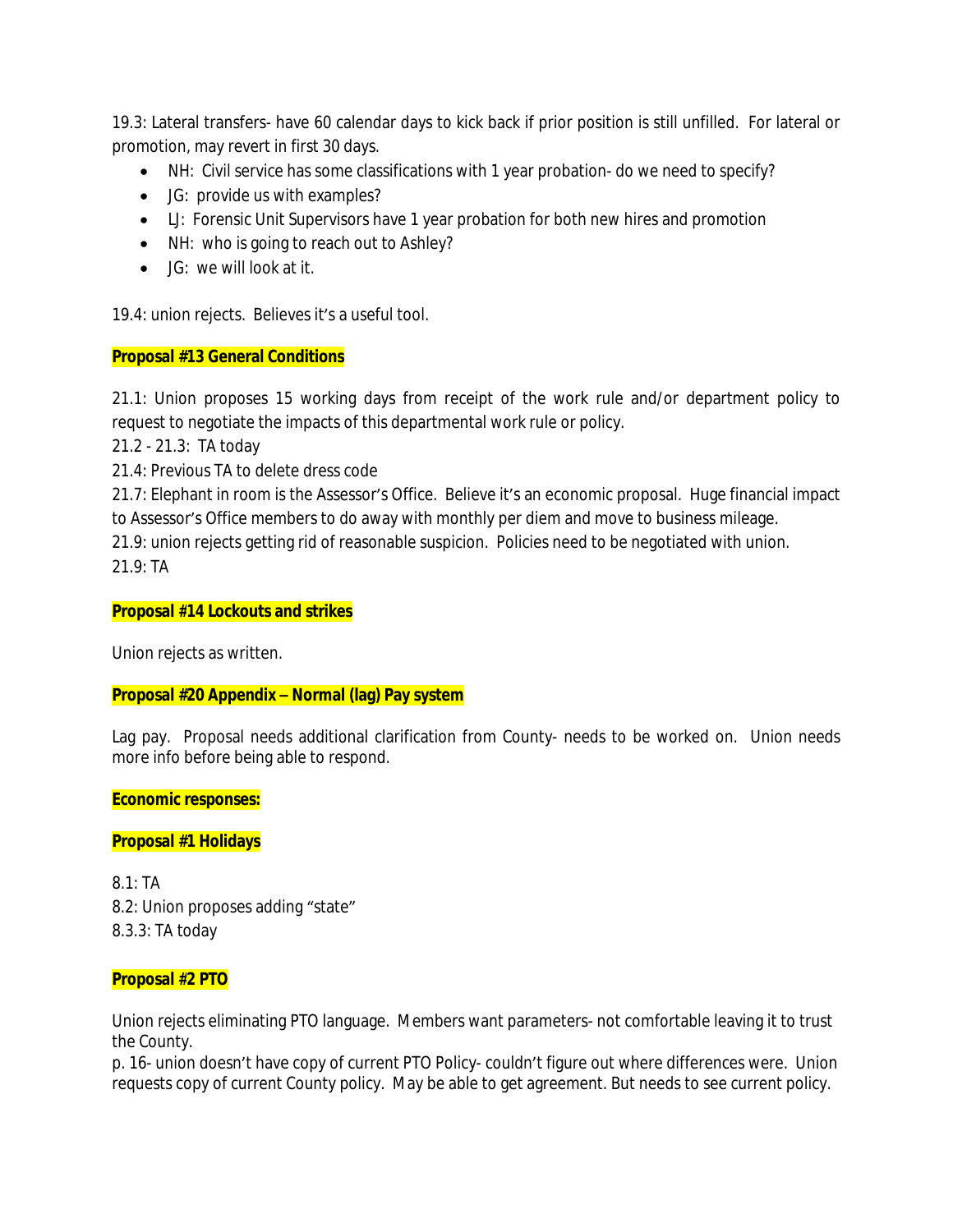- JG: will send copy of current PTO policy.
- NH: still open, still reviewing.

#### **Proposal #3 Insurance Benefits**

Union rejects totally eliminating insurance info. Members want parameters- not comfortable eliminating cheat sheet- provides parameters. No comfortable trusting County not to make substantial changes.

11.2.2: TA edit

11.3: TA edit

11.5: is Cadillac Tax verbiage still applicable?

JG to verify with broker that Cadillac Tax has not been repealed.

11.6 and 11.7: TA

#### **Proposal #4 Wages**

Members were pretty pissed off. Candidly, to not be able to come to the table until Feb 2022- no retroactivity? Feedback was not kind. County stalled and now won't grant anything for 2021 and only minimal increase for 2022, 2023, 2024. Members were insulted. How can County propose that?

15.2: union proposes 15 working days

**Proposal #5 Out of Class Pay & Pay Period**

15.4: Union proposes "1 hour or more" for OOC

15.5: Pay period. Premature to delete language without receiving a revised lag pay proposal from County. Not in a position to delete- need to see where we go with lag pay.

**Proposal #6 Reporting time & call back pay**

15.7.1: Questions. Union rejects as written because 15.7.1 speaks to an employee's "regulary" schedule shift. So how does the proposed language as outlined above coincide with the County's "exempt" status discussions/proposal? How does it play into FLSA exempt status? Doesn't make any sense that someone would show up for work, but no work is available?

 JG: for this group, likelihood that there won't be any work is small. Language is included to cover that possibility.

15.7.2: call back pay is 4 hours of straight time. Union is willing to amend to 3 hours of straight time, if County agrees to proposed language regarding scheduled meetings and training not being considered call back- so long as 30 calendar day written notice is provided to employee.

## **Proposal #7 Overtime**

Union rejects. Members did not like at all- hasn't been application.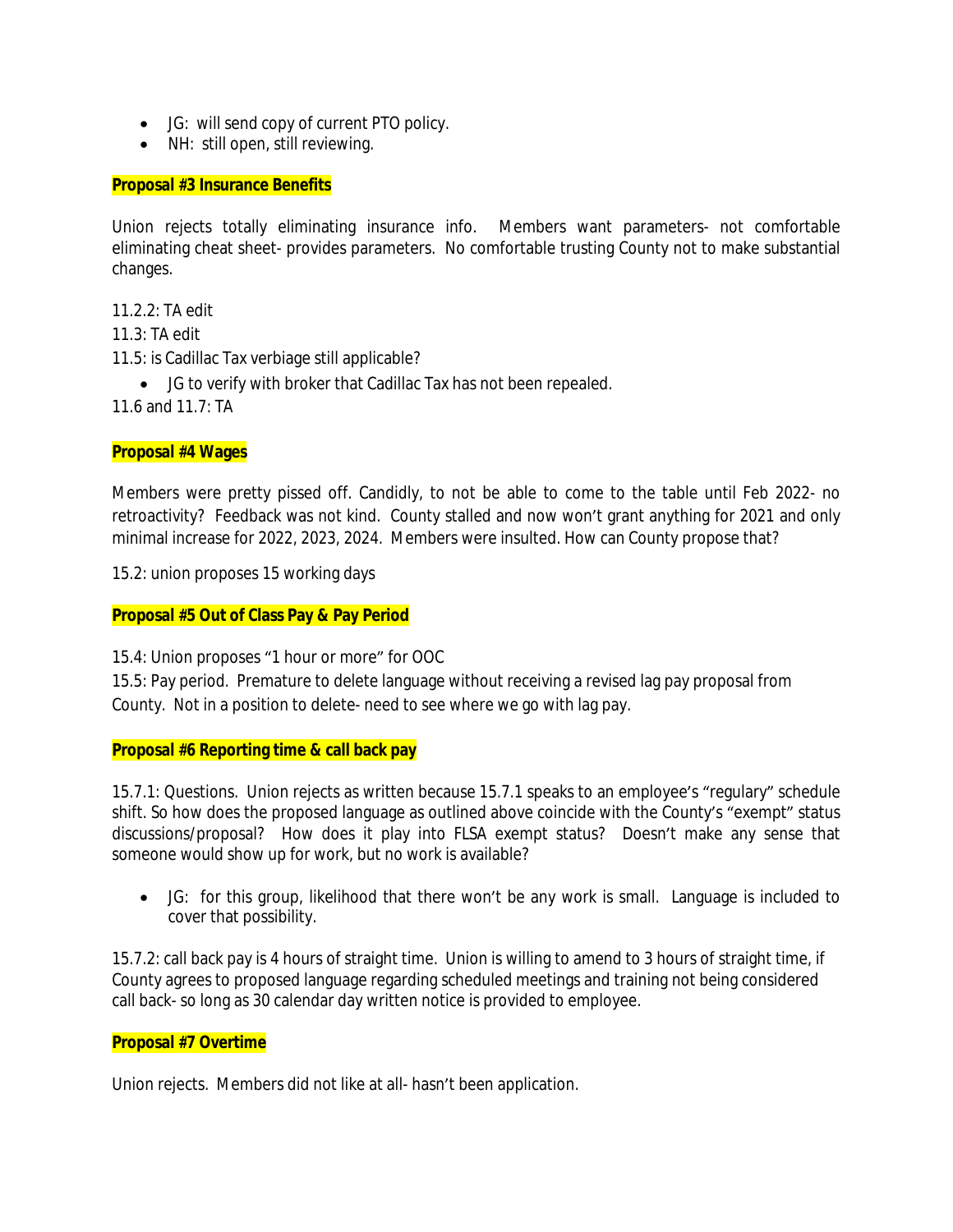15.8.7: LOU refer to alternative work agreements that spell out how OT is paid.

### **Proposal #8 Compensatory time**

15.9.1: front load "with prior approval from their supervisor" (additional language proposed in 15.9- see proposal) (discussion about if comp time is included on pay advice)

15.11: Goes back to union's proposals regarding new hire and promotional step placement. Not in a position to respond with those issues hanging out there.

## **Proposal #9 Methods of payment**

We are fine and TA on that proposal

- JG: take 1 hour for lunch, as a group come back together at 2:15pm
- NH: could we come back at 2?
- JG: we will try.

#### **Caucus 12:14pm**

#### **Reconvene 2:27pm**

Patricia passed out County's Amended Non-Economic Proposals (per union's response)

JG: going through our packet of info

## **Proposal #2**

No changes, maintaining initial proposal

## **Proposal #3**

made change to 7.3- agree to strike "out", with no carry over- TA

## **Proposal #4**

STD & LTD- want consistency across the county

9.9- TA on effective date of conversion

#### **Proposal #6**

12.1.3, 12.1.3.3- TA

## **Proposal #7**

13.3.2 - TA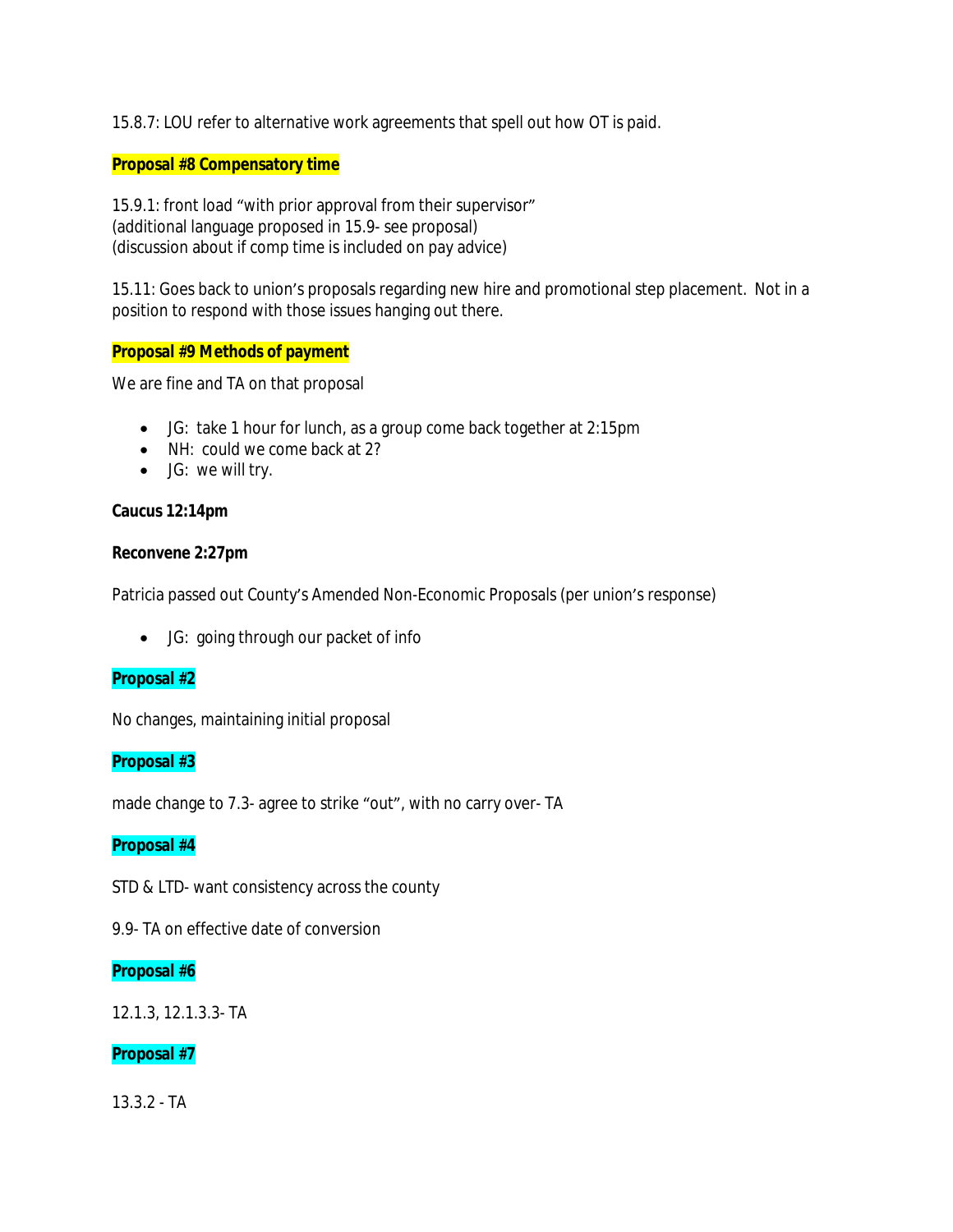13.3.3- County proposes essential employees be paid 1 ½ for hours worked

- JG: exempt employees? If employees not paid, can use PTO
- NH: essential employees paid 1 % on top of regular straight time?
- $\bullet$  JG: 1 % only for hours worked

(discussion about if an employee's works a later shift- do they qualify for 1 ½ for entire shift? Depends on when emergency is declared "over")

- $\bullet$  MP: if employees work 4pm-4am.... What portion of shift qualifies for 1  $\frac{1}{2}$ ?
- JG: depends on timing of when emergency is declared and when it resolves
- NH: for PTO, non-exempt... employees go without pay or uses comp time? For exempt employees? Not addressed
- JG: will treat exempt employees exactly how they should be treated.
- NH: shouldn't it be specifically listed out in 13.3.3? Where does it say salaried employees don't need to use PTO?
- JG: if we want to treat exempt employees as they should be treated, we need to rewrite many different sections of the CBA. County's preference is to treat exempt as exempt. If 1553S wants them to be treated as hourly employees, that's union's call.
- NH: that's how their treated now (as hourly employees)

# **Proposal # 8**

14.1.3 - maintain will discuss (vs. negotiate)

14.2- maintain taking out

14.6- County wants flexibility, not interesting in constraints or time delays in having to run it by union

- NH: how do we address leapfrogging?
- JG: when looking at advanced step requests, we look at education/experience of all incumbents
- NH: (discussion about people who have promoted vs. new hires, had to follow CBA language so may be lower in the range… suddenly leapfrogged by new hire. How does the County reconcile this?
- JG: followed CBA language at the time. County has proposal regarding advanced step upon promotion.
- JG: eventually there is a cut-off… cannot continually re-evaluate per new CBA language. Will always have people hired before/after cut-off dates. Want to address issue moving forward. Union is asking for a re-evaluation of everyone in 1553S. They were placed appropriately per the CBA language at the time.
- NH: County is being more generous to new hires than to people who promote. Care more about attracting new people than retaining current employees. Paying premium dollar for outside employees.
- JG: trying to recognize inadequate process that was in place prior. Moving forward, if employees have appropriate education/skills, will consider when looking at step placement.
- NH: current language doesn't make advanced step upon promotion option clear.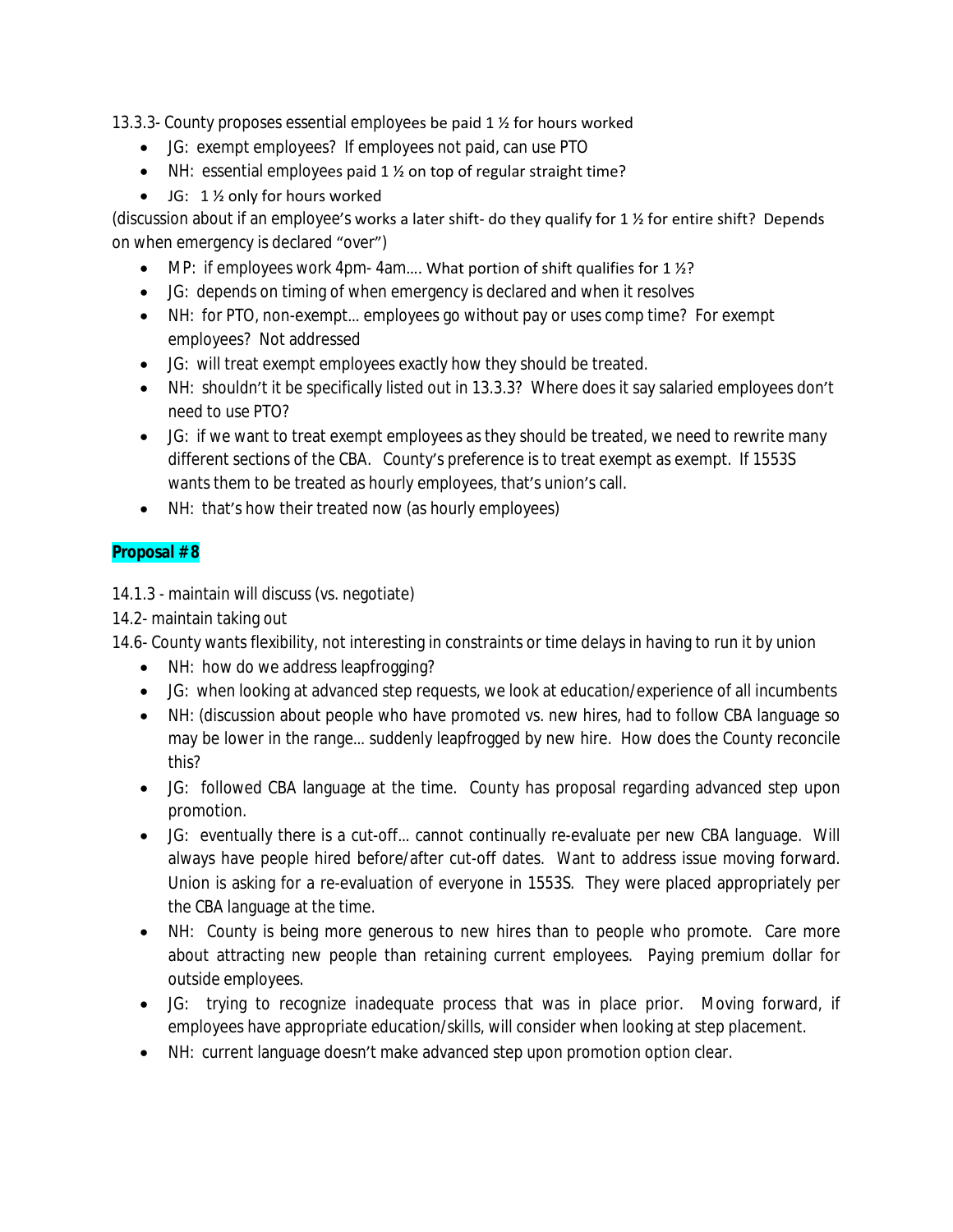- LJ: still doesn't allow for moving people to adjust for market conditions (re-evaluation of current employees) If employees is brought in at a high step, can we do a mid-step evaluation on them?
- JG: no proposal to re-evaluate all of 1553S staff
- LJ: would be on case-by-case basis
- JG: wouldn't be equitable why does one person get re-evaluated because department had to hire someone, and others aren't re-evaluated?
- NH: on case-by-case basis, it's only fair to re-evaluate when an advanced step hire is done… not asking for everyone in 1553S to be re-evaluated, only in the case of advanced step hires and leapfrogging.
- JG: (discussion of re-evaluation process)
- NH: (discussion the re-evaluation only applies when new hire comes in and leapfrogs current employees)
- JG: treats employees differently some have opportunity for re-evaluation, others don't
- NH: understand, don't agree. Just move on.

# 14.7- TA

14.8.1- County maintains 5% upon reclass, agree that subsequent step increases are at 12 months 14.8.2- County agrees

- NH: in 14.8.1- is this "at least a 5%"? flexibility for more than 5%? Is rationale the same? Will there be an evaluation, or is it the step that provides a 5%?
- JG: not looking at individual education/skills- no re-evaluation process. Moving to the step that provides at least a 5% increase.

14.9- no changes

14.10.3- agree

Rest of proposal- maintain initial

# **Proposal #9**

Maintain initial proposal

# **Proposal #11**

Maintain

**Proposal #12**

Agree with union's proposed changes

19.4 withdraw

NH: will review and let county know at our next meeting- will confirm

**Proposal #13**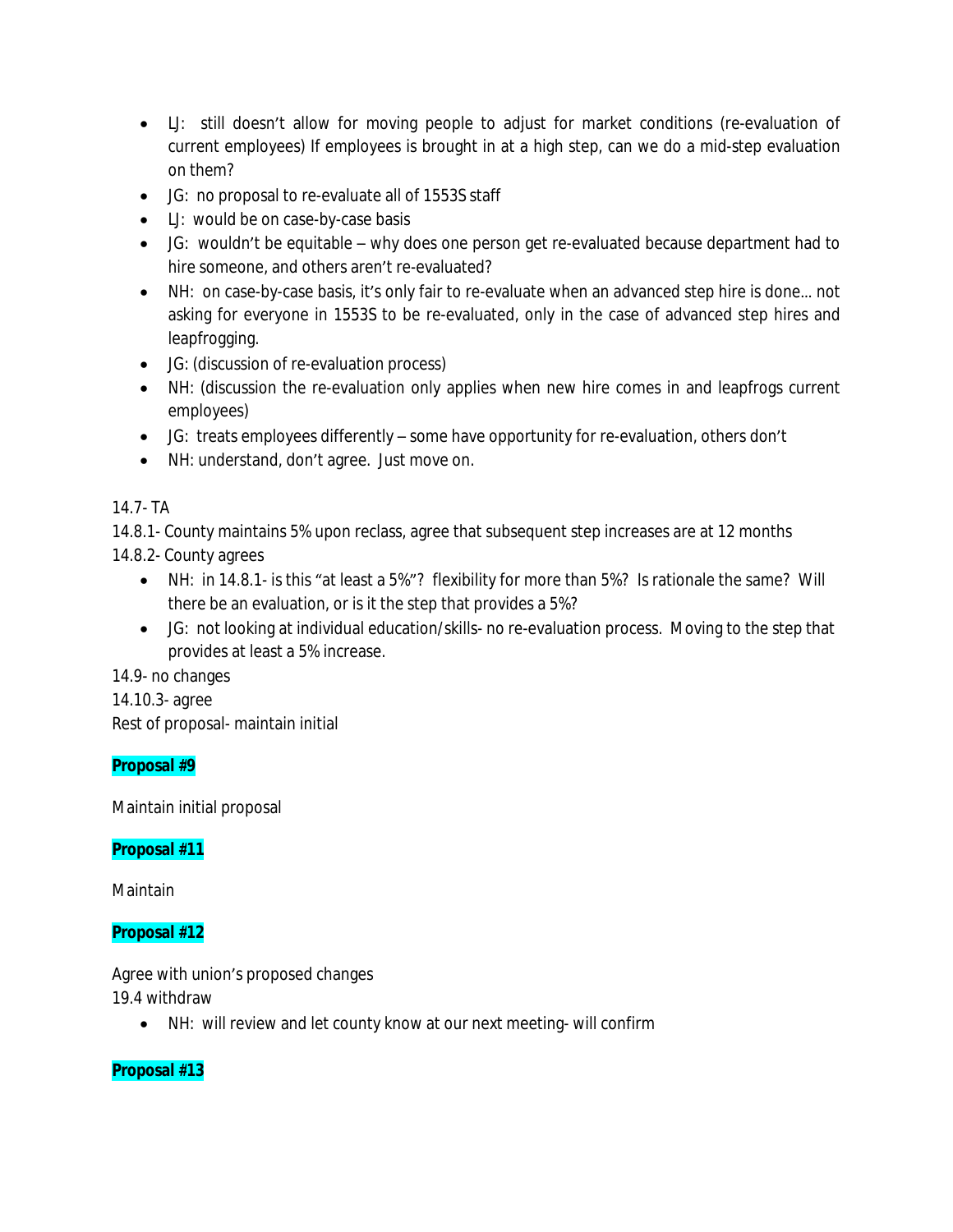21.1 - fifteen working days; will meet to discuss impacts vs. negotiate

21.2- TA

- 21.7- move to economics
- 21.9- everyone should follow County policy
- 21.9- maintain

# **Proposal #14**

Maintain

- NH: when response to economics?
- JG: what are union's priorities? If priorities lie in economics, County needs flexibility and ability to create efficient operations. If priorities are firm CBA language- what we've heard so far- (not supporting flexibility or ability for County to create efficient operations)- that will be reflected in County's economic package. Want to prepare group for that. Nine other bargaining units out there negotiated contracts and received wage increases- clearly County has an interest in settling CBA's and we haven't dragged our feet.
- NH: same to the County. County wants it on employees backs. Need to see some movement from the County toward employees. Members see this as take away. Have a mutual interest in doing right by employees and members- cannot be on the back of 1553S.
- JG: just trying to negotiate a contract.
- MP: we've come along way on non-economic package
- JG: there has been movement, but still hear a lot of not wanting to make changes
- NH: understand the cultural difference in "discuss" vs. "negotiate"? How do they know what the County will come up with? Comes back to trust issue. If there is a reason for a change, let's have discussion about the "why". Employees don't want to step back. If union gives County carte blanche, how do they know County won't make changes that harm employees?
- JG: Could be changes that employees will not see as beneficial? Possibly, but not going to go out and screw employees. Would be harming non-reps, as well.
- NH: trust is something that is earned. County has shown they haven't acted in the best interest of employees- hasn't been trustworthy. Employees are looking for predictability, minimal parameters. Not opposed to changes (e.g. high deductible plan), but employees want to know predictable elements. If union hands that over, they lose predictability. Non-reps get whatever the County comes up with. Look how well County has treated non-reps, and how poorly they've treated union employees?

(discussion about increases reps have received vs. non-reps… 7/1/2020- got compensation study. No COLA, but study was implemented. 7/1/2021- got classification study. 2022 COLA. Treating non-reps better. 1553S members are upset.)

- JG: unions have this fear County will screw over employees hasn't happened in recent years.
- NH: we've hashed out enough, will agree to disagree. Meeting again in 2 weeks? Meet at 10am… will give 1553S bargaining team time to meet prior.